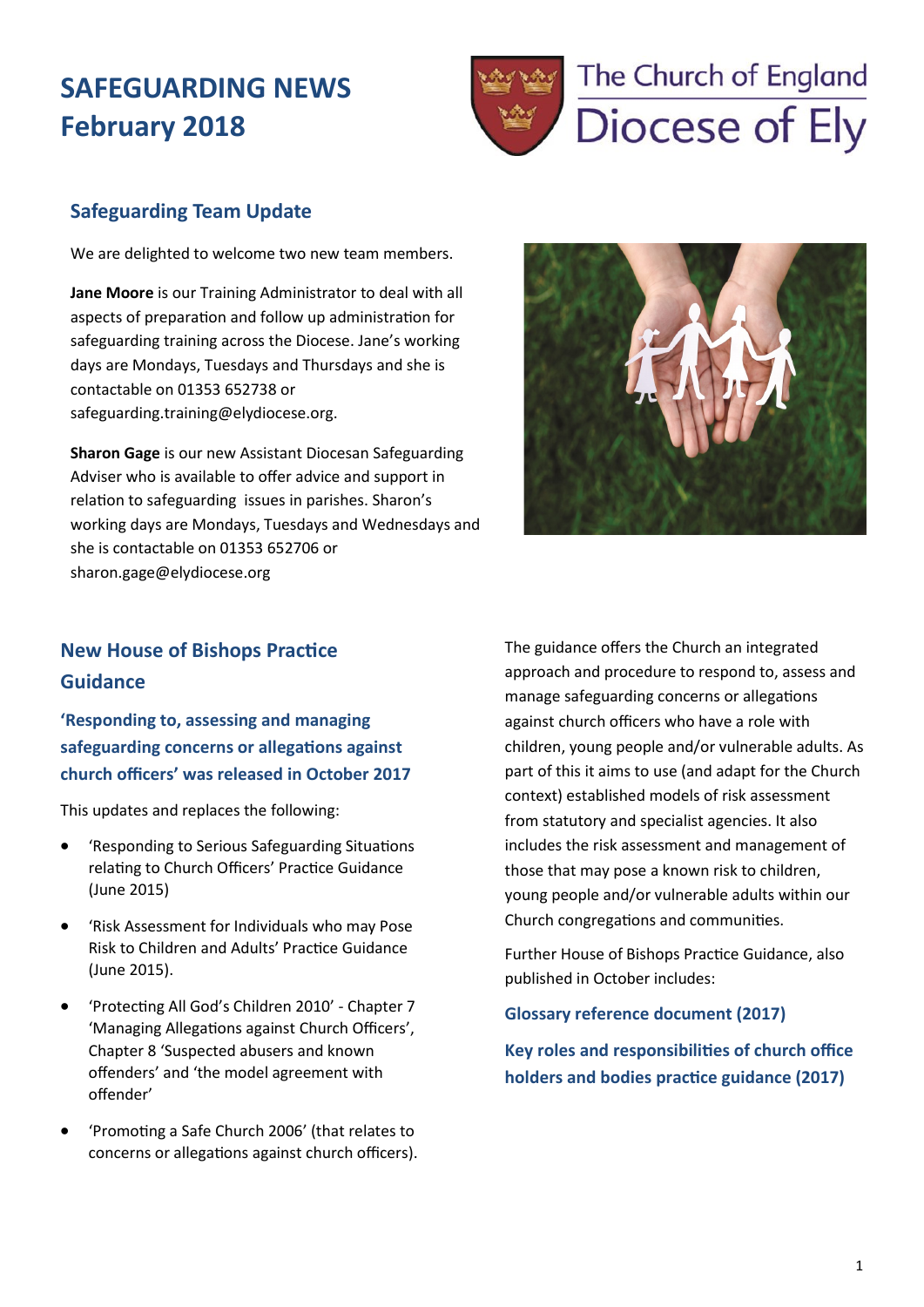# **<b>222 IICSA** INDEPENDENT INQUIRY

The Anglican church in England and Wales is one of 13 investigations being looked at by IICSA, the [Independent In](https://www.iicsa.org.uk/)[quiry into Child Sexual Abuse,](https://www.iicsa.org.uk/) chaired by Professor Jay.

The Inquiry's main objective is to consider the extent of any institutional failures to protect children from sexual abuse within the Anglican Church but only really looking at the Church of England and the Church in Wales

The Inquiry has set out more information about the timescales for the investigation:

- there will be another preliminary hearing in January which should give more details about the process and further hearing dates;
- the hearings for the case study in to the Diocese of Chichester will start on  $5<sup>th</sup>$  March 2018 for a period of 3 weeks;
- the hearings for the Peter Ball case study will start on 23 July for 5 days.

We are expecting another set of hearings addressing some of the broader organisational issues to be announced and heard during 2019.

Parish Q & A Independent Inquiry into Child Sexual Abuse (IICSA) and the Church of England

[https://www.churchofengland.org/sites/default/files/2018](https://www.churchofengland.org/sites/default/files/2018-02/Parish%20QA%20Feb%201.pdf)-02/Parish%20QA%20Feb%201.pdf

## **Criminal Record checks and training requirements for PCC members A message from Bishop Stephen**

[Criminal records checks and safeguarding training requirements for churchwardens and](http://www.elydiocese.org/download_file/view/2430/977)  PCC members - [a note from Bishop Stephen](http://www.elydiocese.org/download_file/view/2430/977) - December 2017

## **C1 Training Online Launch**

Along with CO the C1 safeguarding training module is now available online – let your parish know. To complete the training please copy the link below into a browser address bar: https://safeguardingtraining.cofeportal.org/ Once on this page click on the 'online courses' option, create a new account and follow the instructions.

## **Policies, Procedures and Parish Safeguarding Resources on the Diocese of Ely Website**

The Safeguarding Pages on the Diocese of Ely website have been comprehensively updated. Please take a look.

#### http://www.elydiocese.org//safeguarding

There are a range of Parish Forms and Templates available to be downloaded for parish use.

It is a work in progress and we would be grateful for any feedback you have or if you notice any snags. If there is information or resources that you would like to see on there, please let us know.

**The website resources will replace the parish officers pack. Part of the focus on the Parish Safeguarding Officers training days in March and September will be on introducing the resources available on the new webpages.**



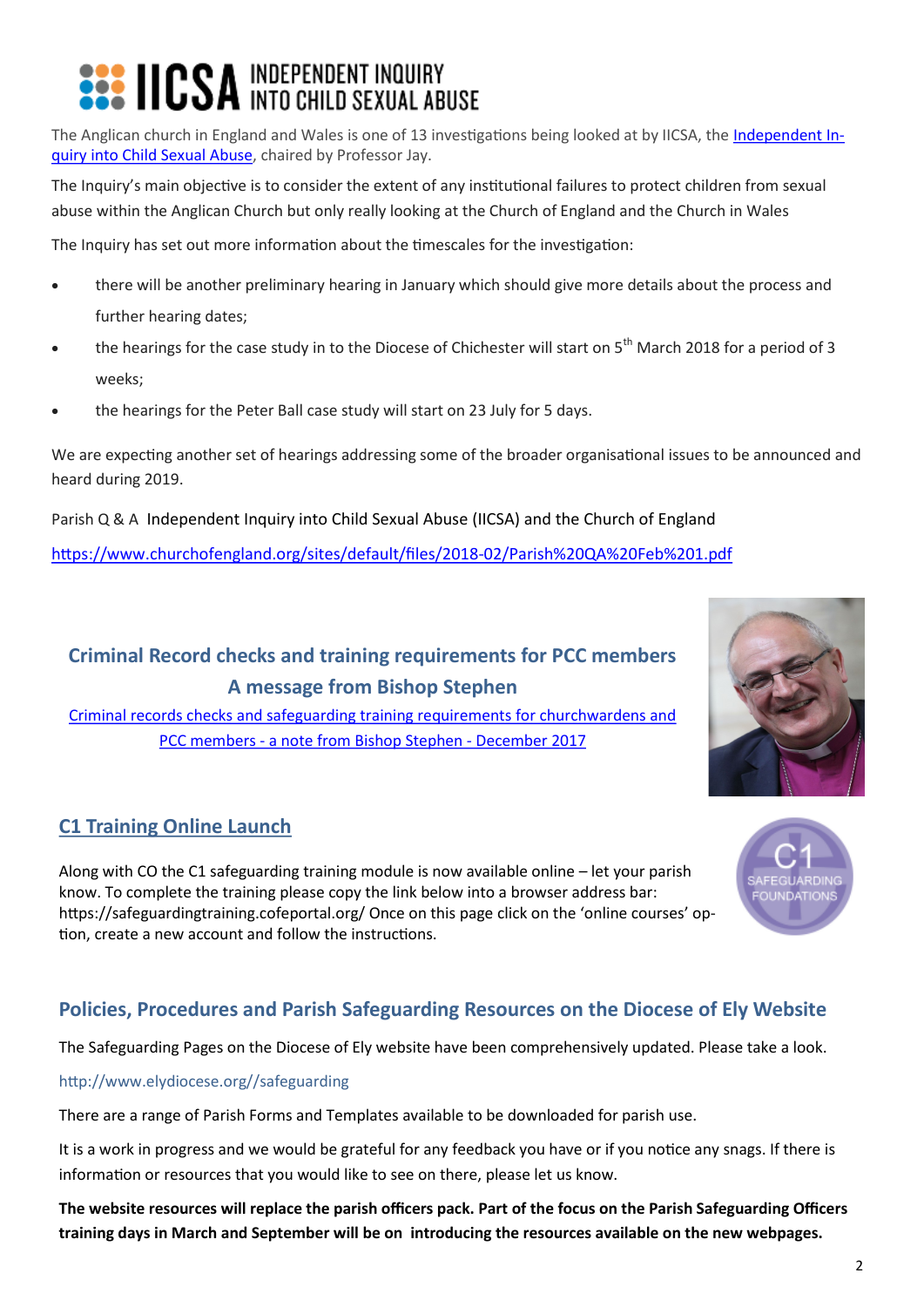An interactive Overview of safeguarding is now available for download as part of the launch of the new Church of England website. The document provides perspectives from various individuals about their role in promoting a safer church for all. To download it go to: *[https://cms.churchofengland.org/sites/default/files/2017](https://churchofengland.us13.list-manage.com/track/click?u=3887309b64f764b2cfb42765d&id=cd62ebb1f5&e=7da2a51823)-11/ [Church%20of%20Engla](https://churchofengland.us13.list-manage.com/track/click?u=3887309b64f764b2cfb42765d&id=cd62ebb1f5&e=7da2a51823)[nd%20Safeguarding%20Review.pdf](https://churchofengland.us13.list-manage.com/track/click?u=3887309b64f764b2cfb42765d&id=1696e83e07&e=7da2a51823)*







The [Charity Commission's new safeguarding strategy](https://churchofengland.us13.list-manage.com/track/click?u=3887309b64f764b2cfb42765d&id=915d931e56&e=16838afce8) says that safeguarding is a key governance priority for all charities, not just those working with groups traditionally considered at risk. The strategy explains that trustees should ensure their charity

provides a safe environment for staff, volunteers, and anyone who comes into contact with it. It also makes clear that safeguarding goes beyond preventing physical abuse, and includes protecting people from harm generally, including neglect, emotional abuse, exploitation, radicalisation, and the consequences of the misuse of personal data.

## **DATES FOR YOUR DIARY**



## **PSO Training and Network Mornings**

**Includes a tasty brunch and the opportunity to meet and network with Parish Safeguarding colleagues.** 

**The focus of the days will be an update in relation to safeguarding in the Church and Diocese , the new website and a surgery to discuss issues affecting your parish.**There is a choice of two dates for 2018:

**10 March 09.30—12.30 at St Barnabas Church, Huntingdon** 

**or**

**22 September 9.30—12.30 at The Hub Cambourne.** 

E-mail Jane Moore at safeguarding.training@elydiocese.org to book

#### **Safeguarding Garden Party at the Bishop of Ely's House**

As a huge thank you for all your valuable contributions to the safeguarding work of the Diocese, Parish Safeguarding Officers and their spouse or guest are warmly invited to a relaxed summer's evening in the beautiful setting of Bishop of Ely's Garden in the shadow of Ely Cathedral. Wine, soft drinks and canapes will be served and the Right Reverend Bishop Stephen, other Senior Clergy, Diocesan staff and the Safeguarding Team will be there.

#### **19th June 2018 6.30—9.30pm**

#### **R.S.V.P.**

E-mail Jane Moore at safeguarding.training@elydiocese.org to RSVP